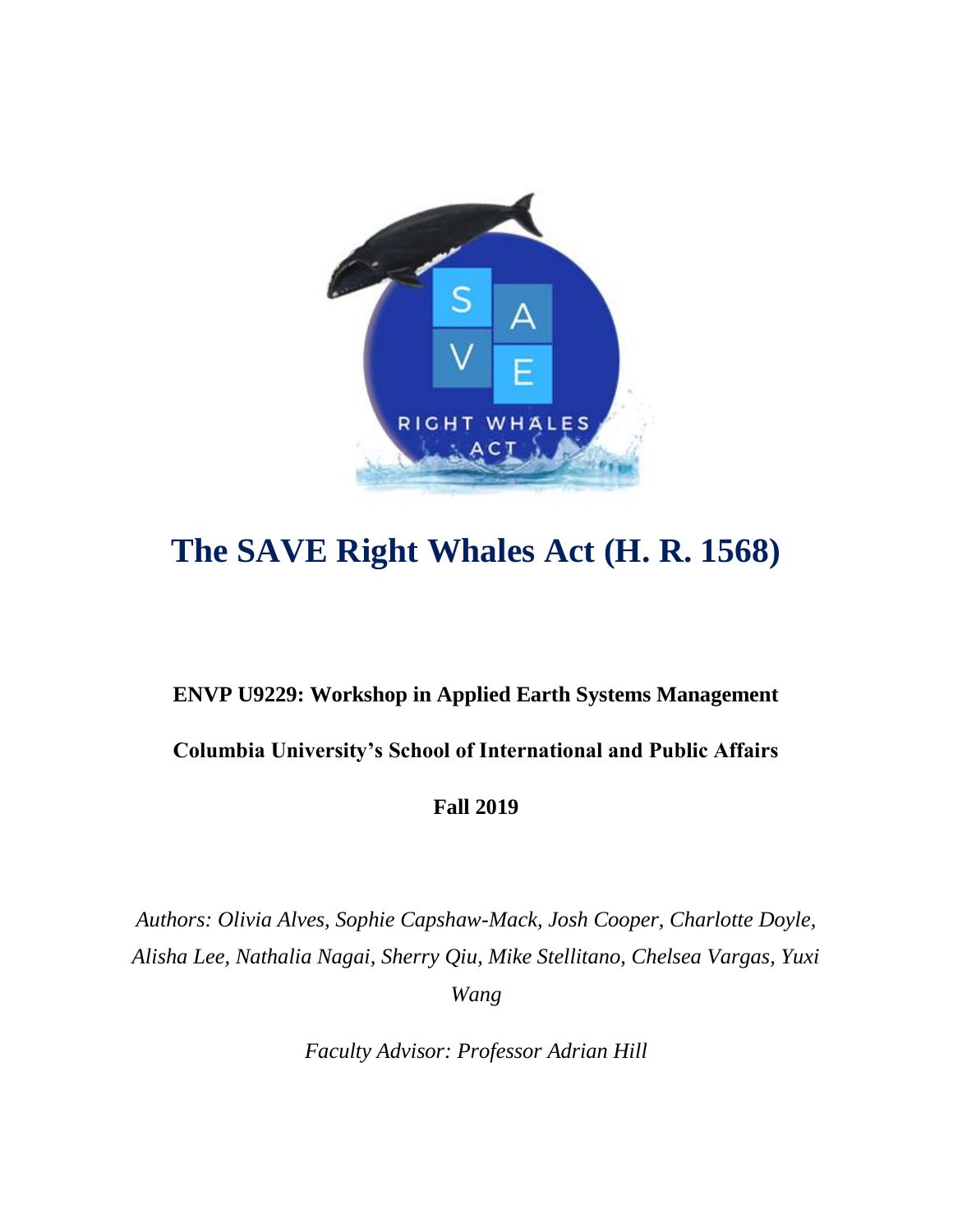# **Table of Contents**

#### Introduction

- I. North Atlantic Right Whales Existing Legislation and Protections
- II. SAVE Right Whale Act

Requirements of the Act

Current Status

**Stakeholders** 

#### Program Design

- III. National Oceanic and Atmospheric Administration Organizational Structure
- IV. Grant Program

First-Year Focus

Performance Management

V. Plankton Survey

**Conclusion**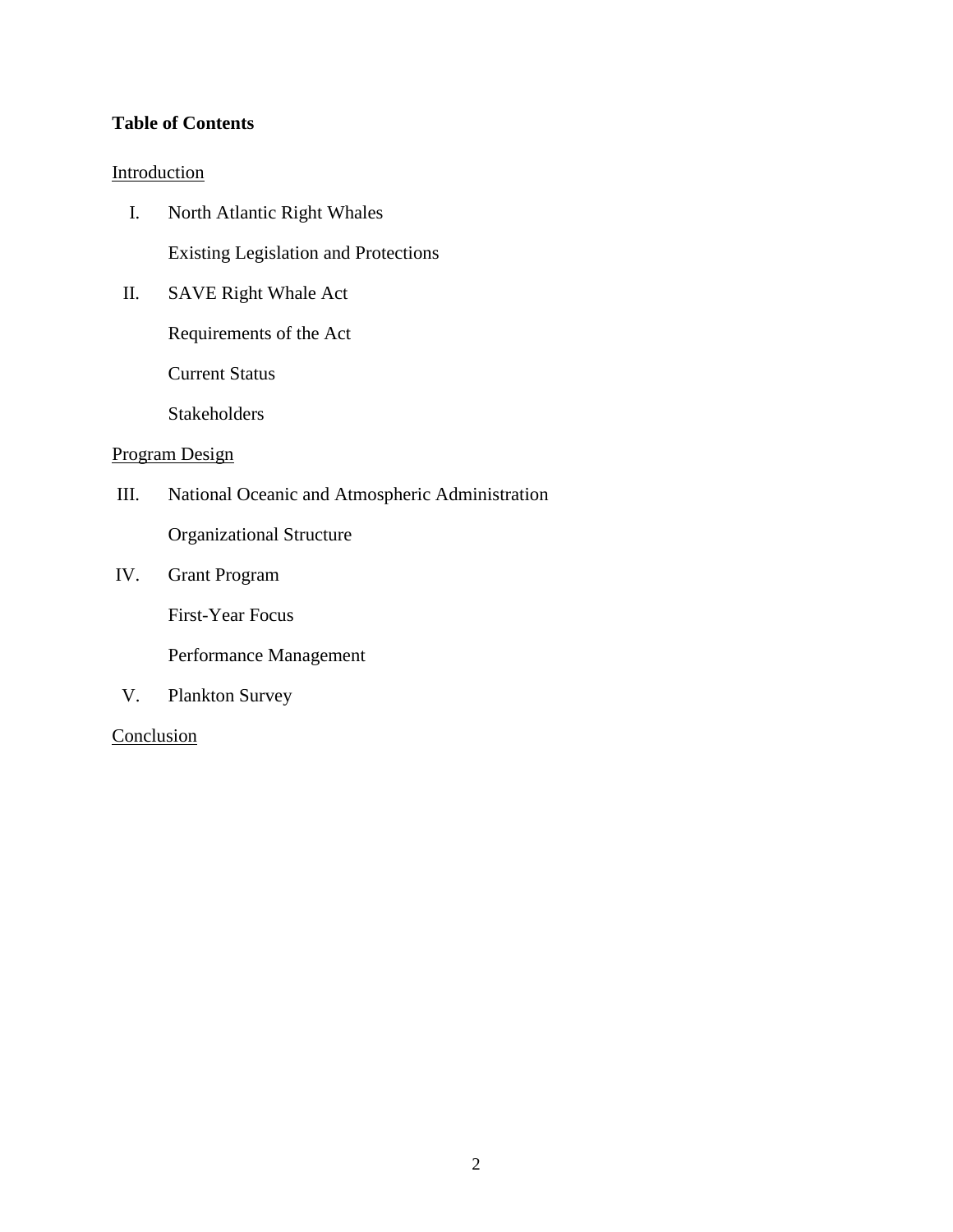# **Introduction**

# **North Atlantic Right Whales**

The critically endangered North Atlantic right whale population is decreasing at drastic rates. Whaling initially decimated the population until protections were established for the species by the International Convention for the Regulation of Whaling in 1949 (Mullen et al., 2013). Named for being the "right" whale to hunt because they float once dead, North Atlantic right whales continue to be threatened by human impacts (NOAA Fisheries). The situation today is dire: ten North Atlantic right whales have died in 2019 thus far (NOAA Fisheries). Overall, there have been thirty whale deaths since 2017--representing an unusual mortality event (NOAA Fisheries). According to current estimates, merely 400 whales remain living today (NOAA Fisheries).

Despite protection from whaling, mortality continues today due to anthropogenic activities. The fishing and shipping industries are primarily to blame; ship strikes and fishing-gear entanglements are the two primary human-driven causes of North Atlantic right whale deaths (NOAA Fisheries). North Atlantic right whales typically feed in both Northeastern coastal waters and close to the continental shelf (NOAA Fisheries). In the fall, females migrate South to calve in the warmer waters bordering South Carolina, Georgia, and Florida (NOAA Fisheries).

Mortality has increased due to shifting migration and habitat zones in response to prey movement. The chief driver of the North Atlantic right whales' migration pattern is zooplankton (*Calanus finmarchicus*), the species' main food source. The North Atlantic right whale is heavily reliant on large volumes of zooplankton, consuming up to 5,000 pounds of zooplankton every day during feeding season (World Wildlife Fund). As temperatures rise in the Atlantic Ocean due to climate change, zooplankton populations are shifting further northward to maritime waters in Canada (Gutbrod and Greene, 2017). North Atlantic right whales are following them into unprotected and unregulated waters, resulting in further incidences of ship strikes and fishing-gear entanglements (Gutbrod and Greene, 2017).

# **Existing Legislation and Protections**

Due to very low population numbers and high mortality and low fecundity rates, North Atlantic right whales have been designated as critically endangered--requiring immediate action on our behalf for the species to survive. The Marine Mammal Protection Act (MMPA) protects all marine mammals, including the North Atlantic right whale. The MMPA criminalizes the killing of marine mammals and created a federal framework to combat unusual mortality events (The Marine Mammal Center). The North Atlantic right whale has been listed as an endangered species since 1970 under the Endangered Species Act (ESA). The ESA mandates that the National Oceanic and Atmospheric Administration (NOAA) create and implement recovery plans for listed species. Under the ESA, agencies determine if a "Critical Habitat" designation is needed to further protect the species. In 1994, NOAA established two "Critical Habitat" designations for the North Atlantic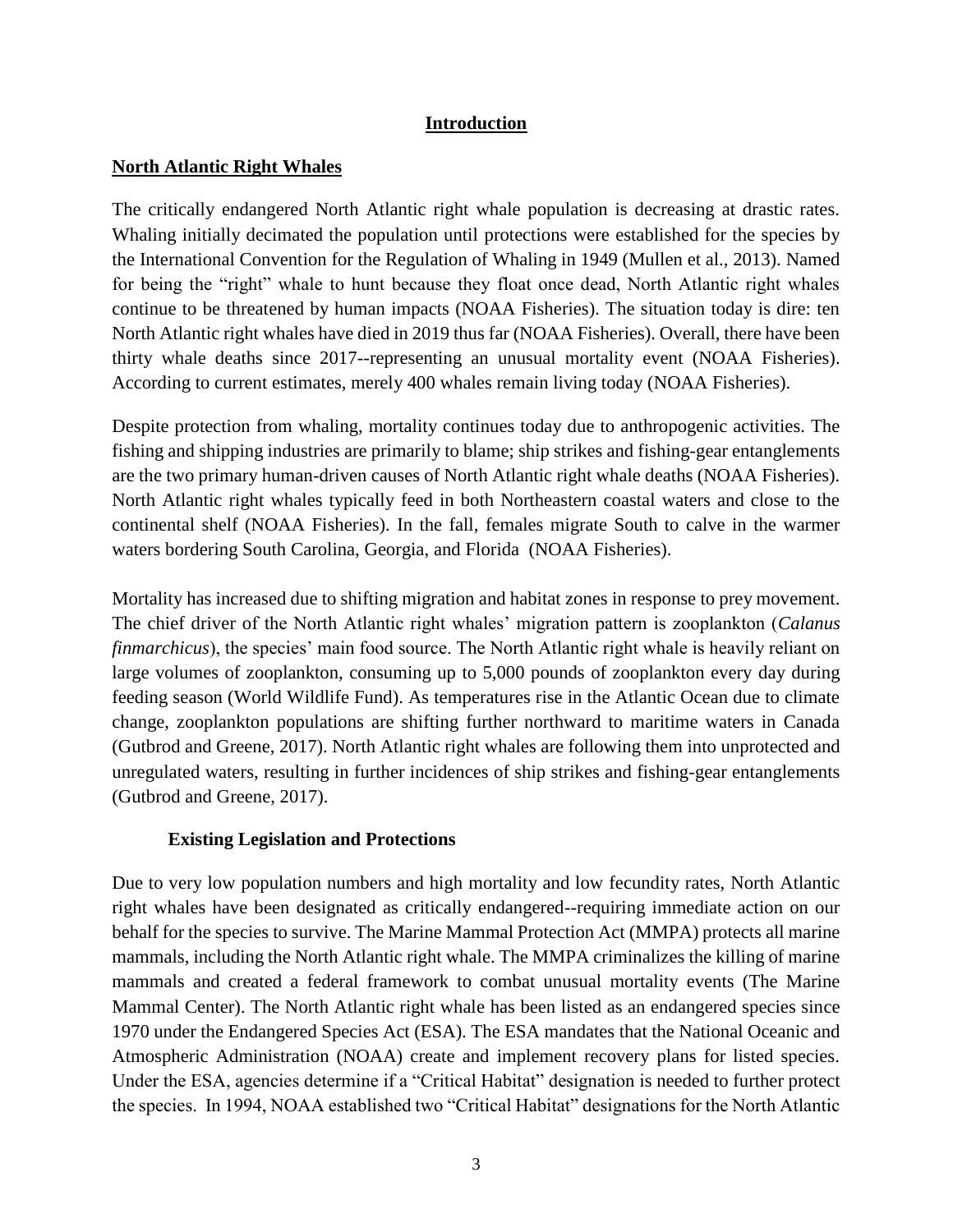right whale for their feeding area in the Northeast and calving area in the Southeast (NOAA Fisheries). In 2008, NOAA established Seasonal Management Areas (SMA) for North Atlantic right whales to reduce the likelihood of deaths in areas with high human activities. There are currently seven SMAs along the East Coast. For the purpose of decreasing human-caused whale deaths, these SMAs enforce additional maritime regulations such as speed restrictions, mandatory reporting on whale sightings, concentrated shipping pathways, and area closures (NOAA Fisheries).

The North Atlantic right whale population experienced an increase in numbers after protections were established against whaling. In fact, from 2000 to 2010, the population grew by approximately 50%, peaking at nearly 500 whales ("North Atlantic Right Whale Population 1990- 2017"). From this point forward, however, the North Atlantic right whale population began to steadily fall as a result of human activities until reaching current numbers of around 400. Though initially effective, the previously established "Critical Habitat" designations and SMAs do not account for the more recent northward shift of right whales in response to the movement of their prey, zooplankton (Gutbrod and Greene, 2017). Warming waters as a result of climate change are to blame for this northward migration (Gutbrod and Greene, 2017). Further policy is necessary to protect the whales from human activity as they continue to follow their prey into cooler, unprotected waters.

# **SAVE Right Whales Act**

The Scientific Assistance for Very Endangered North Atlantic Right Whales Act of 2019 (SAVE Right Whales Act) aims to assist in the recovery of the species by offering financial support to entities and programs focused on right whale conservation (H.R. 1568, 2019). The Act will also require the surveying of the zooplankton population's abundance and distribution in North Atlantic waters, encouraging cooperation between the United States and Canadian governments in pursuing this goal (H.R. 1568, 2019). The act was introduced by U.S. Congressman Seth Moulton in the U.S. House of Representatives on March 6, 2019. On September 10, 2019, an identical Senate companion bill was introduced as 'S.2453', by Senator Cory Booker, a Democrat from New Jersey.

The bill utilizes three policy mechanisms to achieve its goals: establishing a *Sense of Congress*, creating a grant program, and mandating a U.S.-Canadian plankton survey. A Sense of Congress places fact or opinion-based statements into the federal registrar to immortalize something as a view of Congress. H.R.1568's Sense of Congress acknowledges the importance and history of the North Atlantic right whale and states that the federal government must try to reduce whale mortality. H.R.1568 provides \$5 million in grant funding annually for 10 years through a grant program managed by the Department of Commerce intended for projects that assist conservation and population growth of the North Atlantic right whale. This bill is not regulatory legislation,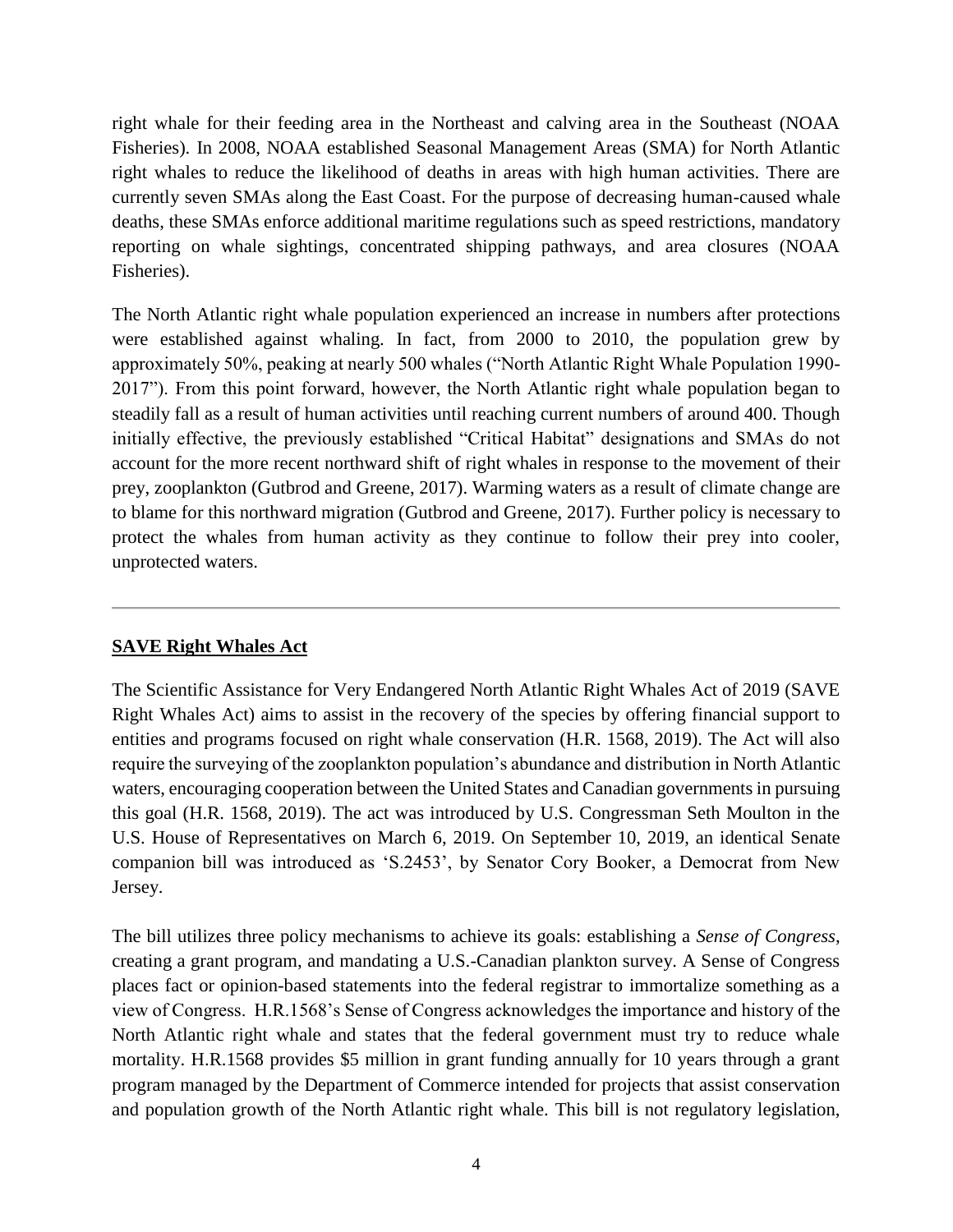meaning it will not change any laws or rules that govern current maritime, state, or local practices. Instead, the primary purpose is to provide financial support for conservation projects.

# **Requirements of the Act**

# Funding

The Secretary of Commerce will allocate \$5 million annually through 2029 for grant projects with a 5 percent limit placed on funding for the use in administrative expenses. Eligible grantees include state and tribal agencies, researchers, nonprofits, and industry companies. Grantees must show promise for improving the viability of the North Atlantic right whale, match 25 percent of the federal grant funds, and complete periodic progress and financial reports. While the bill specifies reporting and compliance requirements, it fails to include specific project guidelines, granting the Department of Commerce discretion on the type of projects it will fund.

# Reports

Two years after the bill's enactment, the Secretary of Commerce must submit a report to Congress providing updates on the effectiveness of the grant program. This report will include recommendations for the improvement of the program and will evaluate whether current efforts should continue moving forward.

# Plankton Survey

Within 180 days of the enactment of the SAVE Right Whales Act, Canada and the U.S. will begin concomitant plankton surveys. The survey will be conducted by the Northeast Fisheries Science Center within NOAA (115th Congress, H.R.1568). The goal of this survey is to inform the conservation efforts of the North Atlantic right whale by understanding the distribution and density of zooplankton populations. It aims to develop a transboundary understanding of the plankton distribution in coordination with the government of Canada. An annual budget of \$300,000 is allocated for the plankton survey for ten years.

# **Current Status**

H.R.1568 has 47 cosponsors, including 42 Democratic and 5 Republican members. These members are mainly comprised of coastal states or pro-animal conservation legislation Democrats (116th Congress, H.R.1568). This cosponsor breakdown exhibits that the bill does fall along party lines, however, this bill is not considered politically controversial as our research has not found public congressional political opposition. The Senate bill was introduced with two original cosponsors: Senator Tom Carper, a Democrat from Delaware, and Johnny Isakson, a Republican from Georgia. In an interview with Senator Booker's legislative aide Lauren Tavar, the office disclosed they waited until they found a Republican partner to co-introduce the bill, to make the bill less partisan (Tavar, 2019).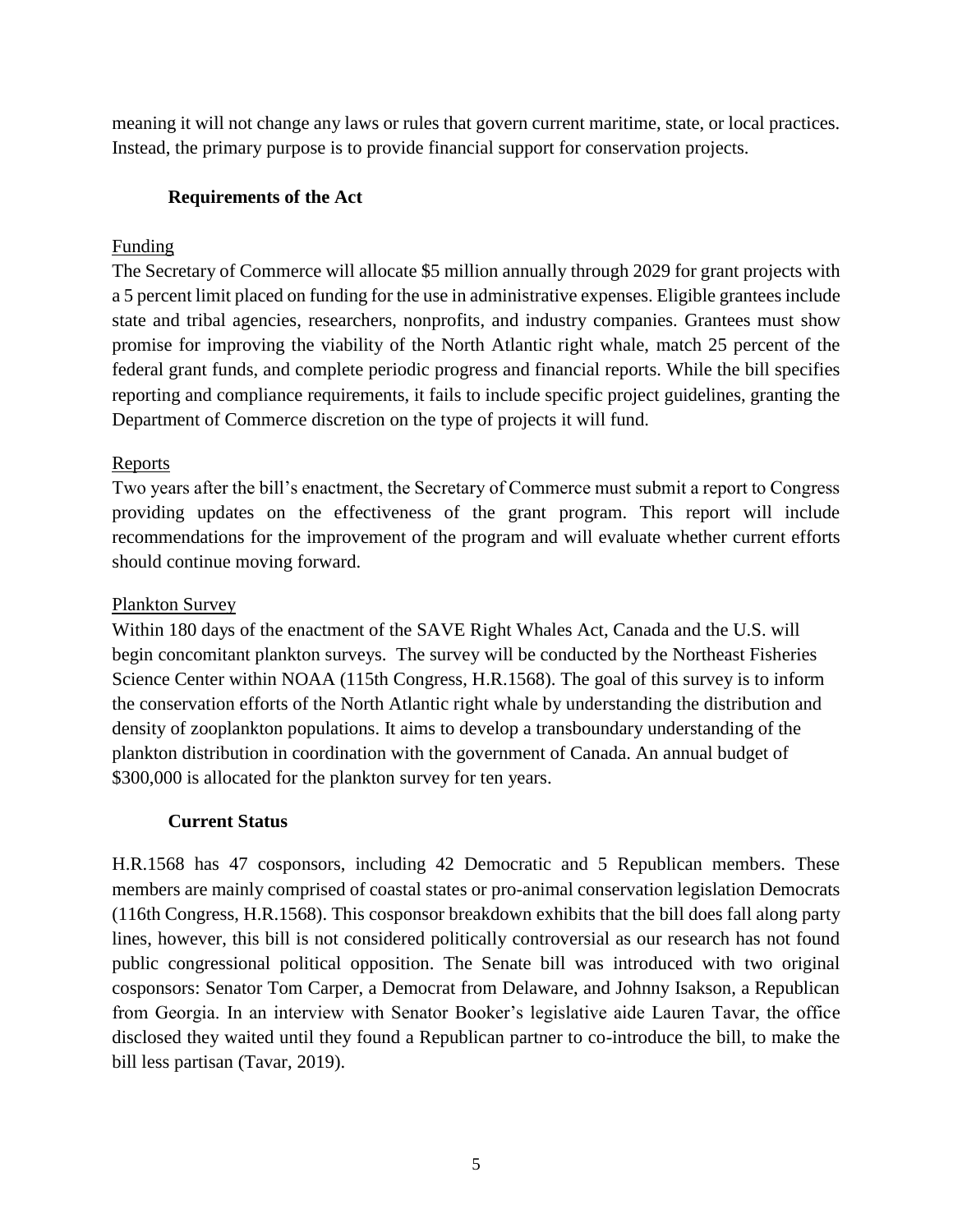The lack of congressional opposition may be because the bill is unlikely to be passed into law. H.R.1568 is one of 129 bills related to animal and habitat protection that has been introduced in the 116th Congress (Govtrack, "Wildlife conservation and habitat protection"). The bill's limited scope to one species along the East Coast diminishes countrywide impact. Nonetheless, the bill's presence in both the House and Senate increase the odds of passage as it has multiple avenues for passage and invested parties in both chambers.

# **Stakeholders**

There are several environmental groups in support of increased North Atlantic right whale conservation. National advocacy organizations outspoken on the need for right whale conservation and legislation include Defenders of Wildlife, World Wildlife Fund, and National Resources Defense Council. Allies also include local research groups focused more specifically on whale conservation such as the Woods Hole Oceanographic Institution's Ropless Consortium, North Atlantic Right Whale Consortium, and Whale and Dolphin Conservation.

Our research did not find public opposition to H.R.1568. However, politicians or groups ideologically opposed to federal funding for animal conservation may not support the bill. There is speculation about how the fishing and shipping industries would react to further restrictions and whether voluntary slow speeds and no-fishing zones could be successfully encouraged. However, there is no clear industry stance. Fishers publicly support the conservation of the North Atlantic right whale (Moore, 2019). Despite this, there have been incidences of fisherman opposing increased regulation over fear of economic losses (DeAmbrose, 2019). Senator Booker's office disclosed that fishers in Maine are advocating against the legislation out of fear that future regulation will cover waters off the coast of Maine, which are not currently protected (Tavar, 2019).

There is little time left for the North Atlantic right whale species to recover, and extinction is permanent. The Act's solutions would take years to implement and require political will. Nonetheless, imposing new regulations and implementing innovative technology through the SAVE Right Whale Act is critical in preventing the North Atlantic right whale from going extinct. The below portion of this report addresses the primary methods for implementing the bill, outlines potential challenges and solutions, and defines metrics for monitoring and evaluating success.

# **Program Design**

# **National Oceanic and Atmospheric Administration**

NOAA Fisheries has managed North Atlantic right whale conservation projects for more than 20 years (NOAA Fisheries). NOAA has substantial resources (several regional offices, research centers, and staffed specialists and scientists throughout the country) that make it uniquely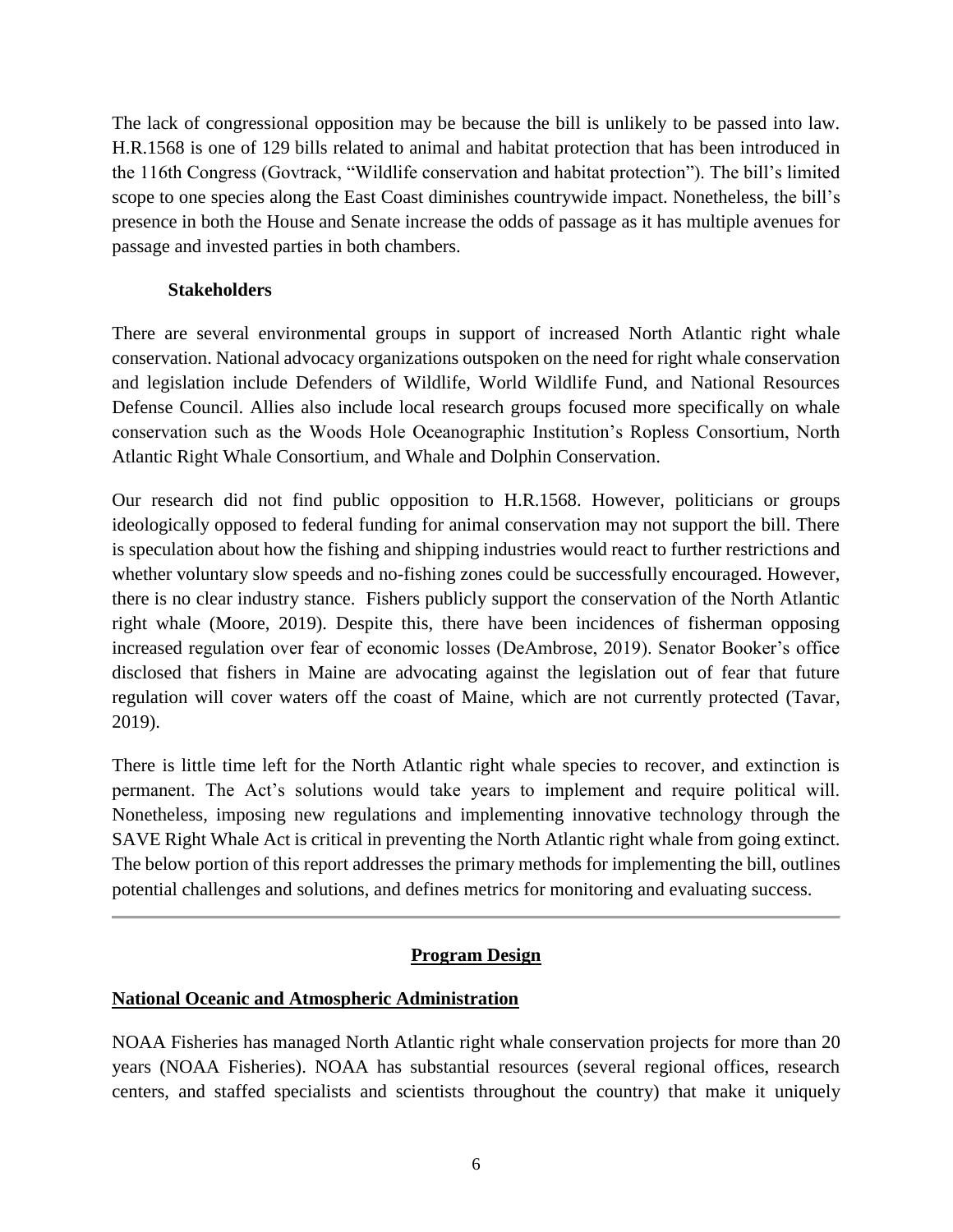equipped to carry out the SAVE Act requirements effectively and expediently. Given the short timeframe and relatively small budget of the SAVE Act, the disadvantages of a multiple federal agency structure including greater bureaucratic complexity, longer implementation times, and risk of competing agendas make a NOAA-led program most attractive.

NOAA Fisheries currently manages and implement a similar program, the John H Prescott Marine Mammal Rescue Assistance Grant. Given the Prescott Grant offers the same amount in annual grants towards similar conservation efforts, the program's organizational structure and performance measurement metrics are used to model the SAVE Right Whales program after.

The Acquisitions and Grants Office (AGO) at NOAA will process the annual \$5 million grant program. The AGO processes \$1 billion in funding annually, including similar marine research and rescue programs. Therefore, the SAVE Right Whales Act grant program of \$5 million comprises just a small fraction of their overall portfolio. The total estimated budget of the SAVE Act—including contracts, personal, and administrative expenses—is \$5.415 million per year, which is consistent with the estimate of \$5.3 million provided by the Congressional Budget Office (CPR Survey). Of that amount, 93 percent is allocated towards contracts, including grant funding and hiring a consultant.

# **Organizational Structure and Budget**

NOAA Fisheries is split into regional offices across the country with a total of over 4,200 employees. The SAVE Right Whales program will be based in the 166 staffed Greater Atlantic Regional Office located in Massachusetts at the center of the North Atlantic Right Whale's migration and habitat region.

Implementation of the grant program will be supervised by the Marine Mammal and Sea Turtle Group Lead at NOAA Fisheries who will provide general oversight and manage performance. NOAA has an existing NARW coordinator, who will manage the grant program and conduct research and provide consultation on NARW policies. The NARW coordinator should have experience with Canadian officials, the public, and the lobster industry. More niche support can be provided by the whale monitoring coordinator and one of the staff marine biologists. A dozen staff will assist in the program to focus on entanglement, ship strikes, fishing lane closures, grants, and outreach.

The NARW grant program would fall under the jurisdiction of the National Marine Fisheries Grant Management Division. \$5 million per year of grants under the NARW Act will be handled by the National Marine Fisheries Grant Management Division which manages oceanic, marine mammal, and marine fishery grant programs. 8 full-time employees and 2 contractors make up the division's staff that manages \$475 million in grants annually. No extra staff is required given the small scale of the SAVE Right Whales program. As a conservative estimate, the budget includes 30 percent of an analyst-level staff member's time, equivalent to \$30,000 (Office of Personnel Management).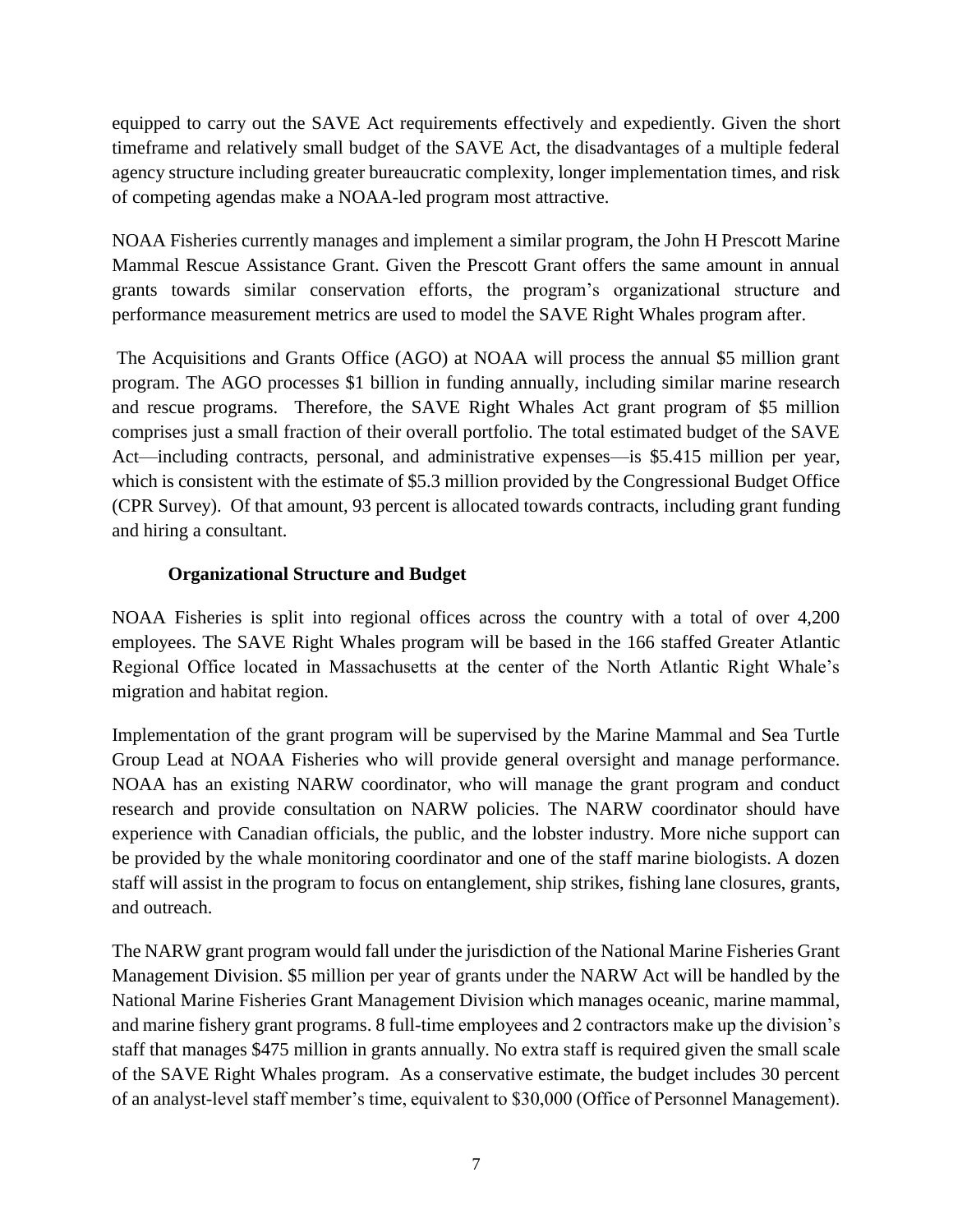The program accounts for the existing infrastructure in place and aims to leverage staff and expertise across the organization. \$10,000 is allocated for General & Administrative expenses, including office space, utilities, supplies, and administrative needs. \$5,000 is factored in for communications and outreach expenses, including printed materials, conference attendance, and website maintenance. The Act details that no more than \$80,000 may be spent on administrative expenses each year, which is above our estimated expenditure.

In addition to existing staff, we recommend hiring an analyst-level consultant to assist the full time staff with additional responsibilities in monitoring, reporting, and stakeholder engagement. The consultant will work on a finite set of tasks focused on compiling progress reports and drafting annual reports to Congress. A consultant offers more flexibility than hiring a full-time staff member and offers the option to reduce the hours on an as-needed basis as the program matures.

# **Grant Program**

The grant program efforts for the first year of the SAVE Right Whales Act will focus on funding for the emergency response efforts, research to find solutions for ship strikes and entanglements, research North Atlantic right whale biology and life history, and plankton survey.

Potential grantees will have approximately 70 working days to apply. Should the program be announced in early December, the application period will close in mid-March and NOAA will make final award decisions during mid-April. This timeline applies to the first year when a longer application period is preferred to ensure as many potential applicants can learn about the program and the different funding categories, as later discussed. Following years may require shorter application periods and longer review periods when consideration of annual reports is also necessary.

For the past twenty years, the John H Prescott Marine Mammal Rescue Assistance Grant has successfully provided \$4 million annually for marine mammal rescue and rehabilitation proposals. The Prescott Grant serves as an excellent program model to follow, considering it awards a similar size of grants annually. In addition, the program is also measured by NOAA Fisheries, so borrowing pertinent parameters, performance reviews, and other facets of the Prescott Grant would ease any logistical issues with program creation. Working with staff within the same office as the original grant program will also aide in this by allowing us to follow the same protocol, organizational structures, and management practices that NOAA Fisheries has found successful with the Prescott Grant Program. Therefore, we will use metrics and performance reviews already found to work in NOAAs Fisheries office to measure the value of the grant program's contractees.

# **First-Year Focus**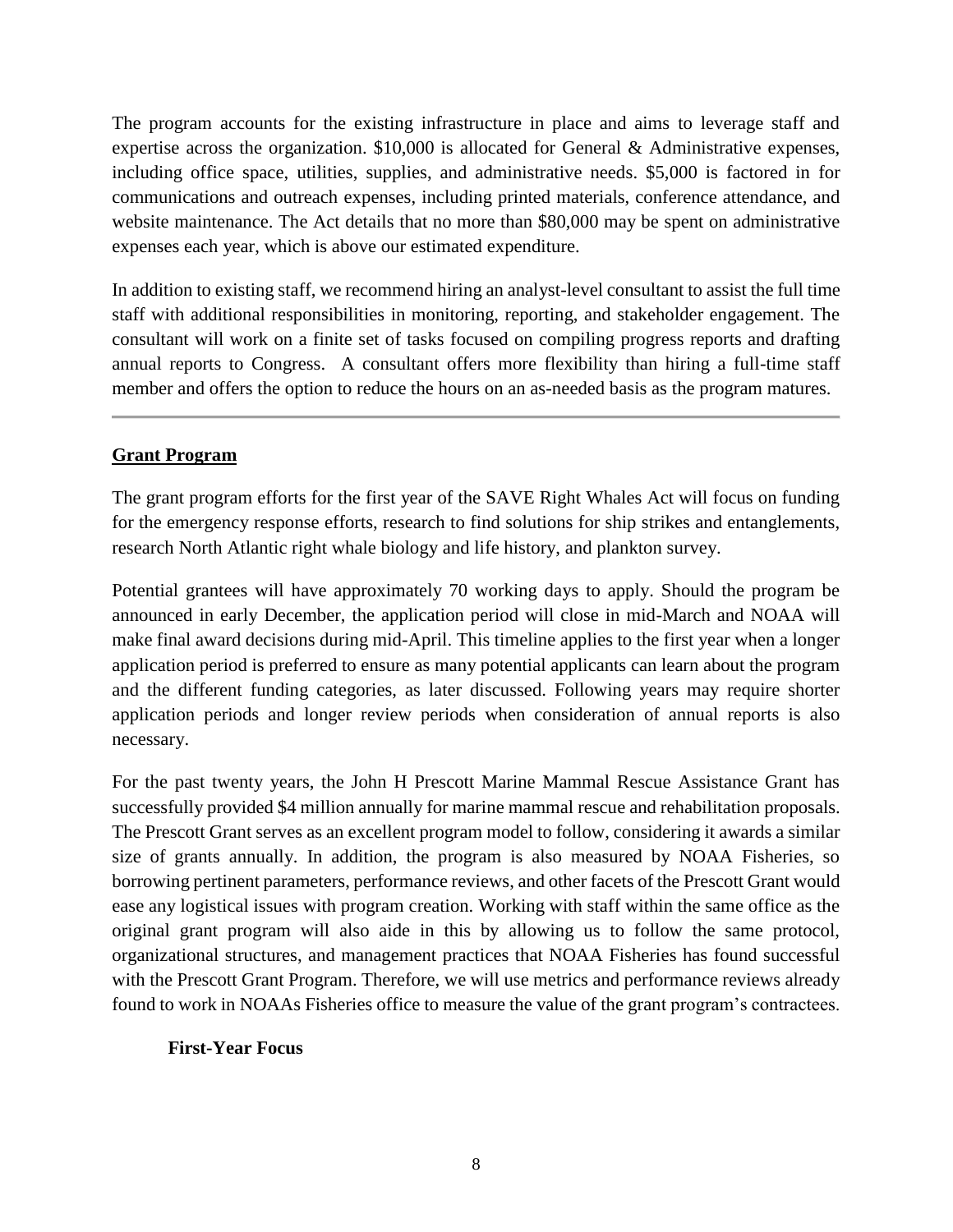The SAVE Act will allow for up to \$5 million in annual grant funding towards research and conservation efforts and \$300,000 in annual funding for surveying the zooplankton population's abundance and distribution in the North Atlantic. Of the \$5 million in grant funding, \$4 million will be allocated to grants and \$1 million will be set aside for emergencies that occur outside of the regular funding cycle and require immediate assistance and resources.

The \$4 million in grant funding will specifically focus on whale rescue and response (\$2 million), entanglement prevention (\$1 million), and North Atlantic right whale research (\$1 million). The remaining \$1 million in grant funding will be allocated towards an emergency response fund. The fund is specifically allocated for challenges that arise outside of the grant funding

The plankton survey will be conducted through a continuous plankton recorder (CPR Survey). This device is used to gather ocean samples and survey for zooplankton populations. It is a technology that is used around the world, including by NOAA, to survey large areas of ocean (CPR Survey). Research will be shared in a reciprocal arrangement with the Canadian government.

# **Performance Measurements**

Awardees are required to submit quarterly reports to contribute to accurate analyses of the program's performance and the status of the North Atlantic Right Whales. As stated in the bill, an annual report on the level of success of the program will be submitted to Congress. NOAA should use the annual report to determine if changes to the program should be made. A successful outcome will be achieved should population of North Atlantic right whales become stable, meaning the total population does not decrease following the implementation of the program. A population increase would indicate a very successful outcome, though this would likely not take place for several years due to the biology of the species (Frasier).

Even if the North Atlantic right whale population continues to decrease, the program would not be a waste of resources so long as the knowledge gained contributes to the overall goals of science and conservation. New knowledge can be applied to future rescue and recovery interventions for other endangered whales' species. Zooplankton research could greatly benefit other species who consume and track copepods for conservation purposes and migration predictions. The program would be a failure if the population decreases and no contributions to science result from our efforts. This is predicted to be highly unlikely given the program's emphasis on research.

NOAA administrators will measure the success of the program based on North Atlantic right whale population numbers and figures, including the birth and mortality rates of the species. Funding increased resources towards research should increase NARW observation abilities and tracking accuracy. The North Atlantic right whale's rapidly declining mortality rate has disproportionately affected female right whales that are particularly susceptible to ship strikes and entanglementcaused deaths due to their long migration routes along shallow waters through shipping and fishing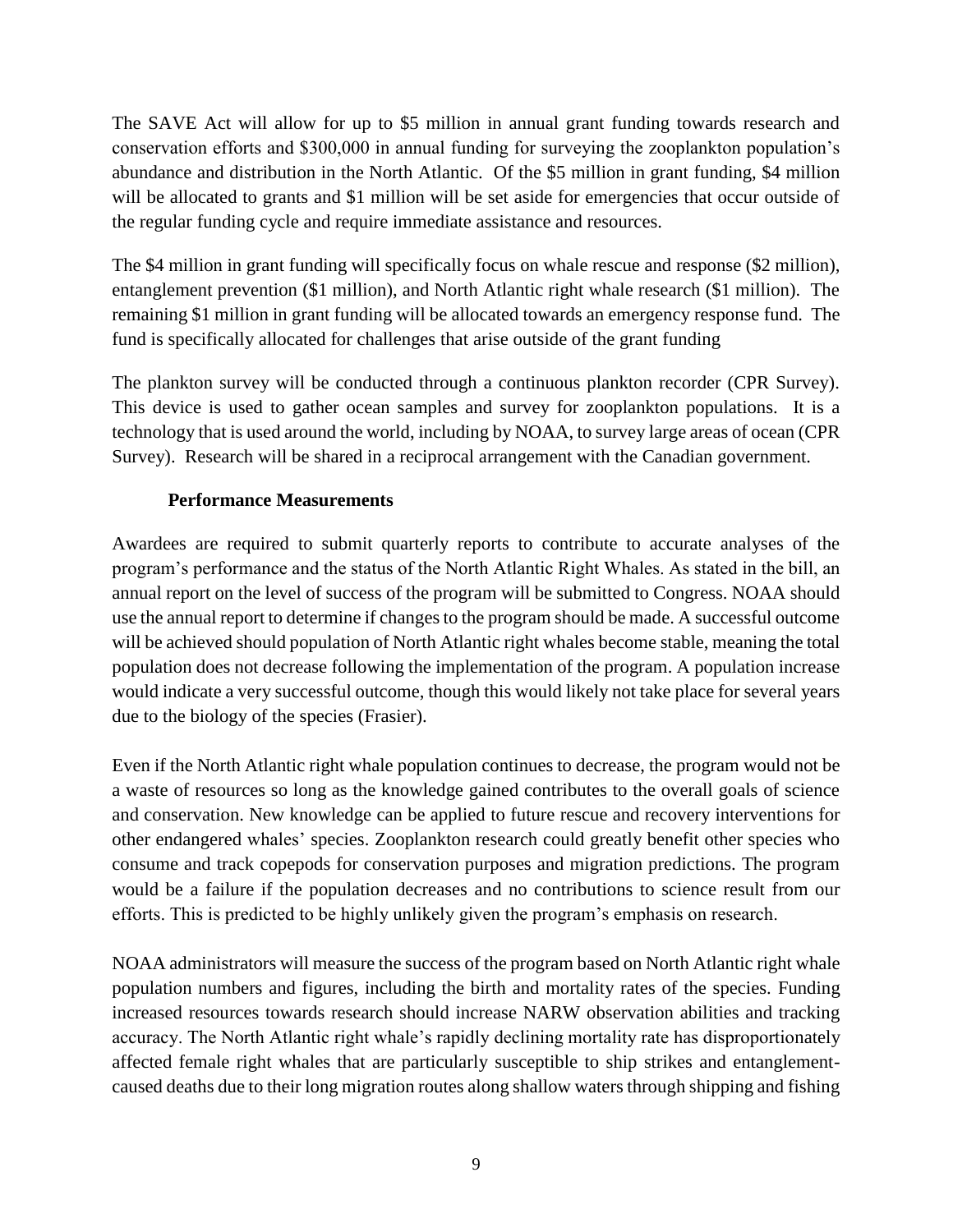zones. Thus, the number of remaining females is an especially important performance measurement of success and should be underscored in analyses and reports.

#### **Plankton Survey**

The primary food source of the North Atlantic right whale is *Calanus Finmarchichus,* a species of zooplankton. The whales consume between 2,500-5,000 pounds of zooplankton per day during feeding season (Defenders of Wildlife). Since the North Atlantic right whales rely on zooplankton for their survival, the abundance of zooplankton has a direct impact on the migration patterns and birth rate of the North Atlantic right whale (Record). Due to warming waters, Zooplankton have been observed migrating northward to Canada (Record). By tracking high density areas of zooplankton, the North Atlantic right whales have thus expanded their feeding grounds North to unprotected waters leaving whales vulnerable to human threats (Record). The potential scarcity of zooplankton as a result of climate change will likely cause the North Atlantic right whale birth rate to decrease further as females will not have adequate nutrients to sustain a pregnancy and migrate south for calving season (NOAA Fisheries).

The bill accounts for \$300,000 per year to be spent towards the plankton survey of the North Atlantic. The survey will be conducted through using a continuous plankton recorder (CPR Survey). This device is used to gather ocean samples and survey for zooplankton populations. It is a technology that is used around the world, including by NOAA, to survey large areas of ocean (CPR Survey). Research will be shared in a reciprocal arrangement with Fisheries and Oceans Canada. NOAA Fisheries already continuously records and monitors zooplankton numbers and will now collaborate with Fisheries and Oceans Canada to track abundance. Tracking the zooplankton can help predict the feeding zones of the NARW and ensure regulations and protections are implemented in response. Reports from the U.S. and Canada are produced early fall and mid-spring to highlight analysis of peak high and low ocean temperatures during summer and winter, respectively. Tracking zooplankton abundance during summer months is critically important in understanding how the zooplankton are shifting due to the climate-change induced increase in the ocean's temperature and how North Atlantic right whales are moving in response. Understanding the relationship between reproduction performance and zooplankton abundance during the colder months is also very important.

# **Conclusion**

The SAVE Right Whales Act establishes a Sense of Congress, an annual \$5 million grant program, and a \$300,000 bilateral Canadian plankton survey in efforts to conserve the North Atlantic right whale population. The program design proposed in this report considers the dire circumstances of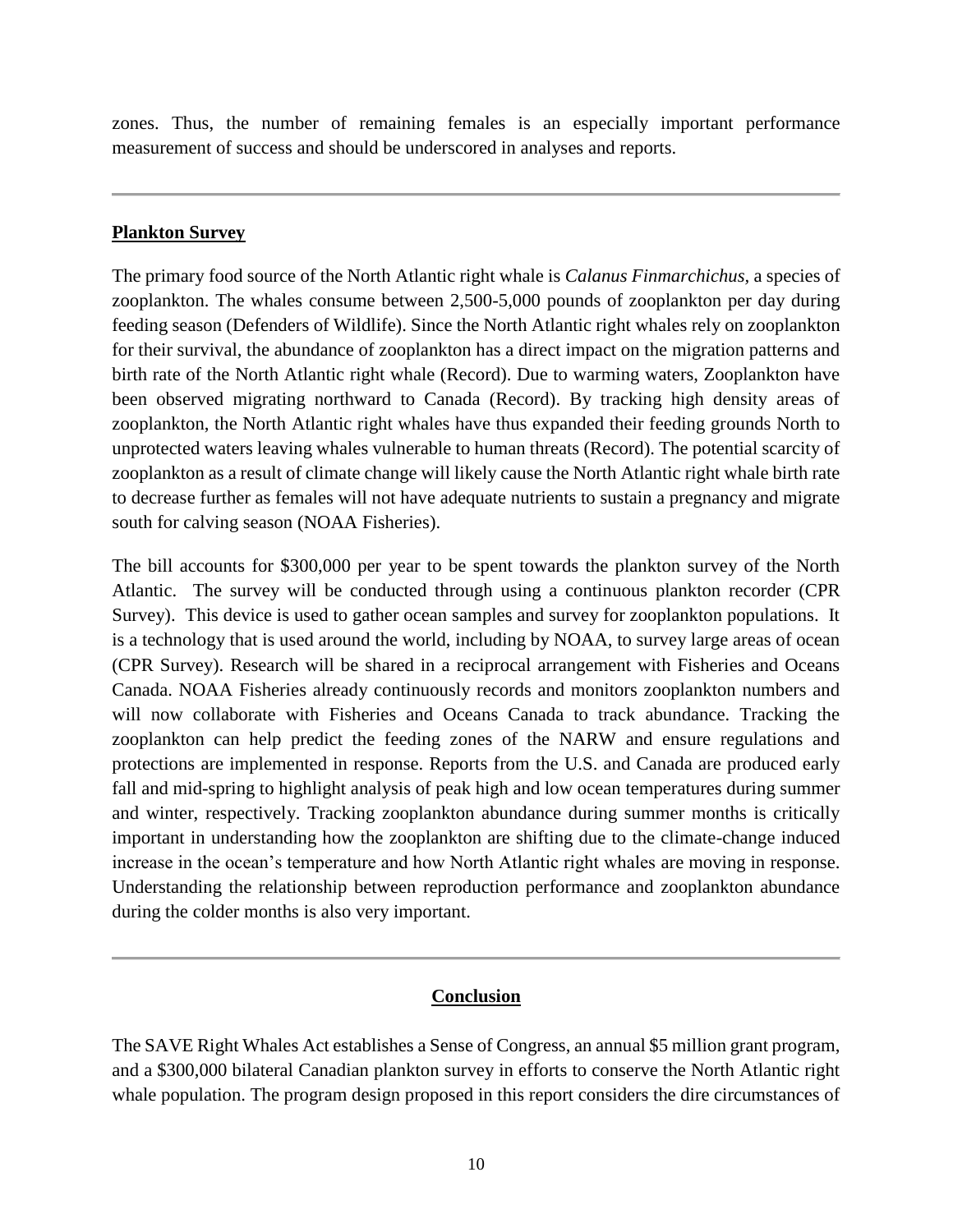the very endangered North Atlantic right whale. At only 400 remaining individuals, increasing death rates, and a limited ten-year program, focus must be primarily directed to reducing population decline followed by researching biology and behavior. The \$5 million in grant funding is allocated as follows: \$2 million in NARW rescue and response, \$1 million in entanglement prevention, and \$1 million in emergency responses. The remaining \$1 million is dedicated to research. The program will be successful as long as knowledge of NARW and whale conservation in general is gained, which is likely with the dedicated funding towards research. The other metric of success is a stabilization of NARW population, and a very successful outcome would be an increase in population. The entire ten-year program will cost \$54 million, which includes the plankton survey, grant program, consultant, and other than personnel non-contract expenses. NOAA's Acquisition and Grants Office will manage the grant program while NOAA Fisheries will be responsible for its implementation. NOAA Fisheries will also be in communication with Fisheries and Oceans Canada to monitor and analyze continuous zooplankton abundance and density to better respond to present NARW migration and feeding zones with protective measures.

To have any chance of saving the North Atlantic right whales, we must act now. This program enhances the efforts of a myriad of groups working to save the NARW. The research obtained through this program will be useful for other conservation concerns beyond the NARW. Through widespread collaboration and accumulation of new knowledge, the SAVE Right Whales Act tackles the impacts of climate change in relation to marine life. To prevent population numbers from dwindling further, the program emphasizes rescue efforts in hopes that the NARW population can rebuild again as it did after the whaling ban. This program offers the best chance of saving the North Atlantic right whale from possible extinction within our lifetimes.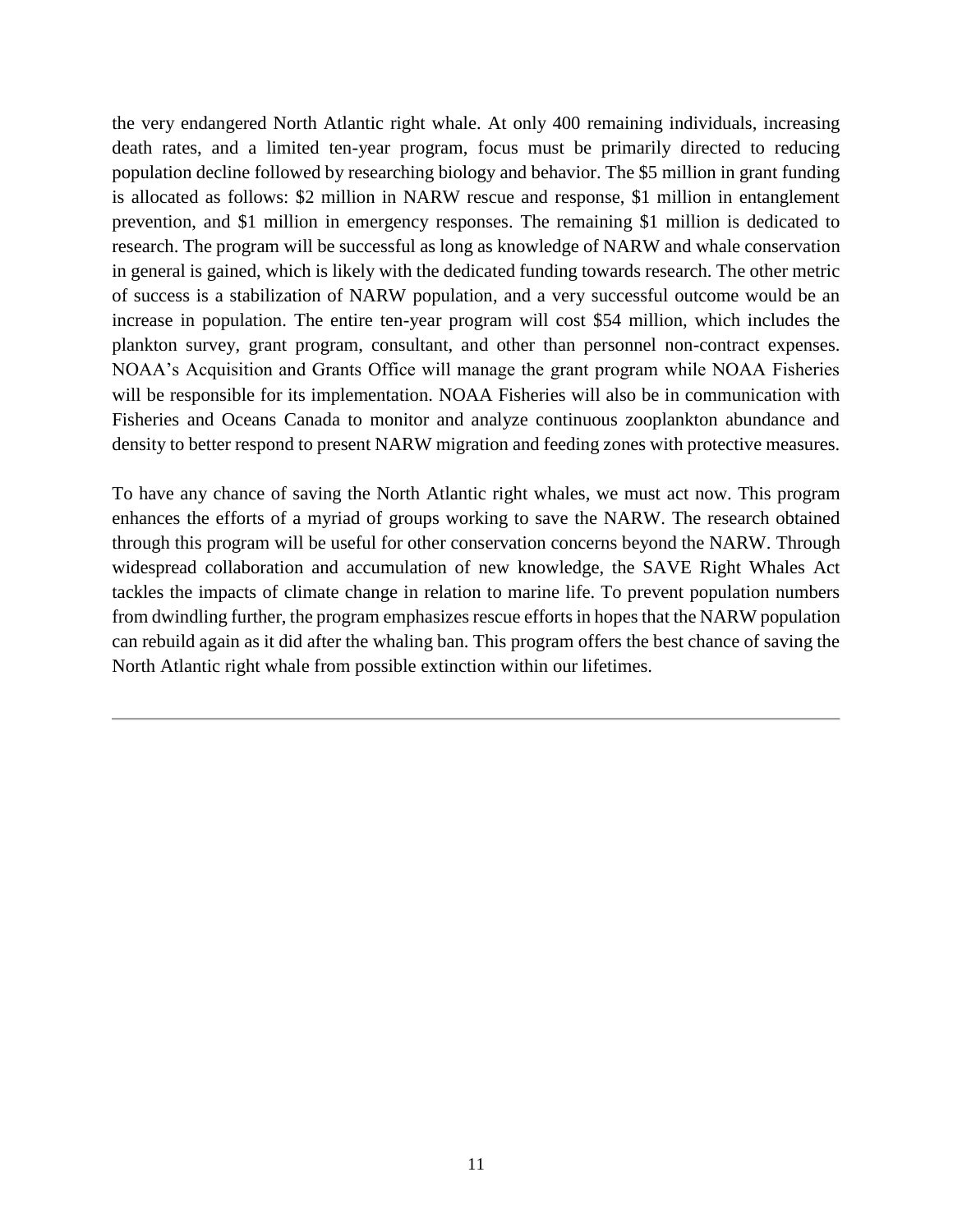| <b>Programmatic Budget for the</b><br><b>SAVE Right Whales Act</b> |             |  |
|--------------------------------------------------------------------|-------------|--|
| <b>Whale rescue and response</b>                                   | \$2,000,000 |  |
| <b>Entanglement prevention</b>                                     | \$1,000,000 |  |
| <b>Emergency response fund</b>                                     | \$1,000,000 |  |
| <b>NARW</b> research                                               | \$1,000,000 |  |
| <b>Reporting</b>                                                   | \$70,000    |  |
| <b>Administration</b>                                              | \$15,000    |  |
| <b>U.S.</b> data collection                                        | \$300,000   |  |
| <b>TOTAL</b>                                                       |             |  |
| <b>Total</b>                                                       | \$5,415,000 |  |

# **Exhibit 1: Programmatic Budget for the SAVE Right Whales Act**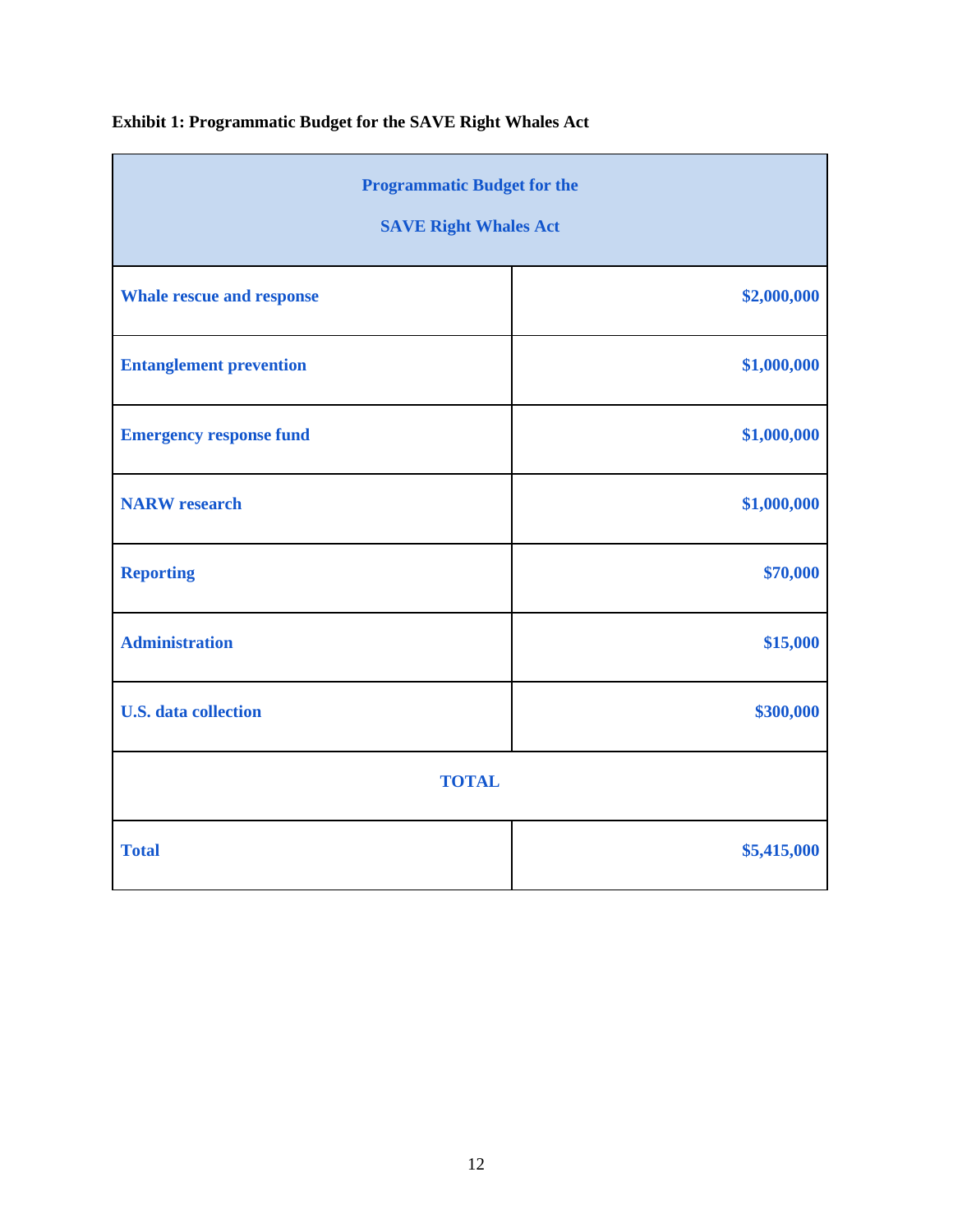| Line Item Budget for the SAVE Right Whales Act     |             |  |
|----------------------------------------------------|-------------|--|
| <b>Personal Services</b>                           |             |  |
| <b>Budget and Grants Analyst I (Title 6) - 30%</b> | \$30,000    |  |
| <b>Sub-Total:</b>                                  | \$30,000    |  |
| <b>OTPS - Non-Contracts</b>                        |             |  |
| <b>General &amp; Administrative</b>                | \$10,000    |  |
| <b>Communications &amp; Outreach</b>               | \$5,000     |  |
| <b>Sub-Total:</b>                                  | \$15,000    |  |
| <b>OTPS - Contracts</b>                            |             |  |
| <b>Consultant (1 FTE)</b>                          | \$70,000    |  |
| <b>Plankton Survey</b>                             | \$300,000   |  |
| <b>Grants</b>                                      | \$5,000,000 |  |
| <b>Sub-Total:</b>                                  | \$5,370,000 |  |

**Exhibit 2: Line Item Budget for the SAVE Right Whales Act**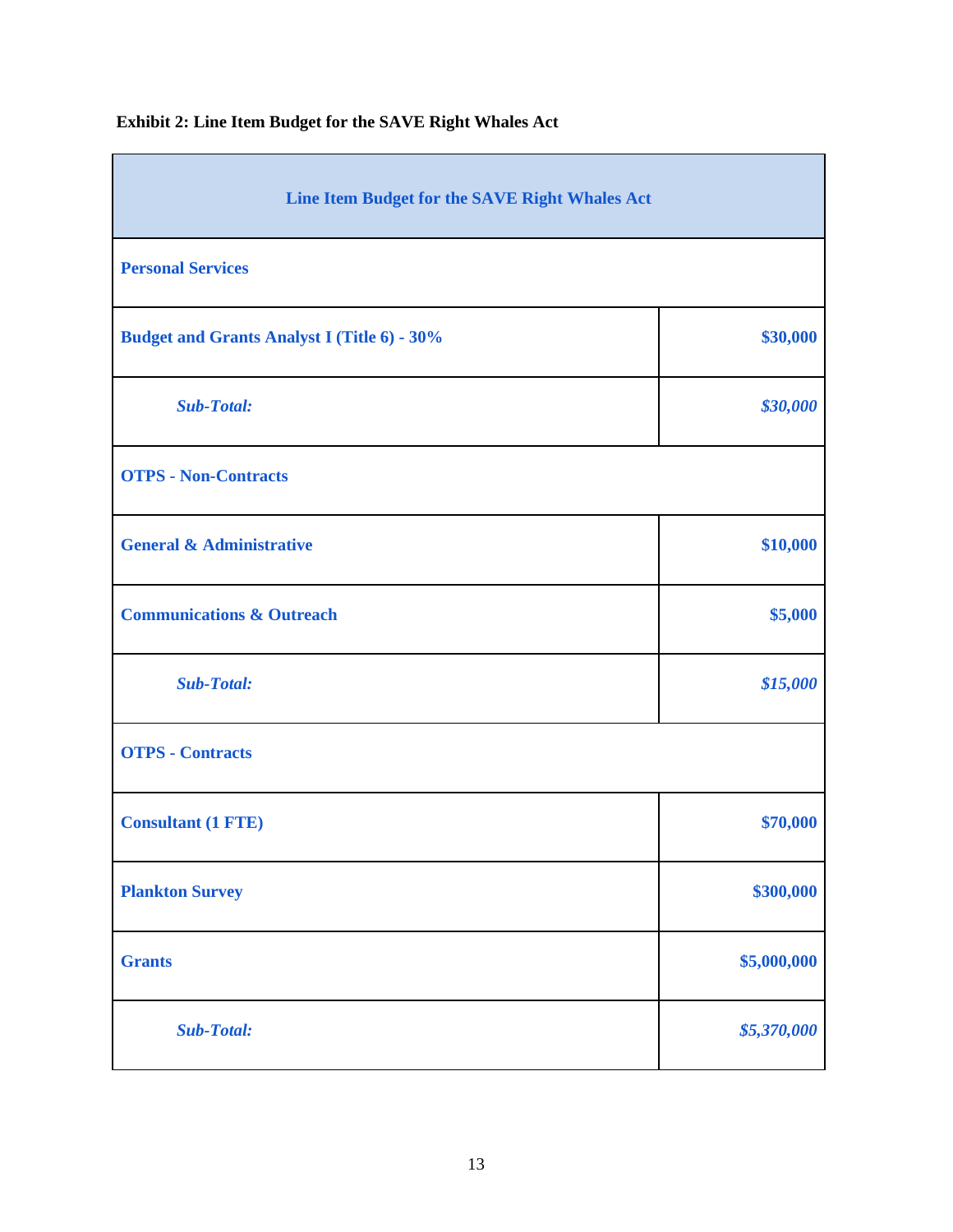#### **WORKS CITED**

- "About Us: Northeast Fisheries Science Center." *NOAA Fisheries,*  https://www.fisheries.noaa.gov/about/northeast-fisheries-science-center
- "Acquisition & Grants." *National Oceanic Atmospheric Administration,*  https://www.noaa.gov/organization/acquisition-grants
- "Acquisition and Grants Office." *National Oceanic Atmospheric Administration,*  https://www.performance.noaa.gov/wp-content/uploads/Business-Operations-Manual-Section-3.10-0202018.pdf.
- Agnew, David J., et al. "Estimating the Worldwide Extent of Illegal Fishing." Plos One, vol. 4, no. 2, doi:https://doi.org/10.1371/journal.pone.0004570.
- "Average Government Consultant Salary." *PayScale,* 2 October 2019, https://www.payscale.com/research/US/Job=Government\_Consultant/Salary.
- "Basic Facts About Right Whales." *Defenders of Wildlife*, 10 Jan. 2019, defenders.org/north-atlanticright-whale/basic-facts.
- Bland, Alastair. "To Save the Whales, Crab Fishers Are Testing Ropeless Gear." Hakai Magazine, June 24, 2019. https://www.hakaimagazine.com/news/to-save-the-whales-crab-fishers-are-testingropeless-gear.
- Butman, Cheryl Ann, et al. "Whaling Effects on Deep-Sea Biodiversity." *Conservation Biology*, vol. 9, no. 2, 1995, pp. 462–464., doi:10.1046/j.1523-1739.1995.9020462.x.
- Conn, P. B., and G. K. Silber. "Vessel Speed Restrictions Reduce Risk of Collision-Related Mortality for North Atlantic Right Whales." *Ecosphere*, vol. 4, no. 4, 2013, doi:10.1890/es13-00004.1.
- Endangered Species Act of 1973. Pub. L. 16-35. Stat 1531. *US Code House.gov.* 5 September 2019. https://uscode.house.gov/view.xhtml?req=(title:16%20section:1531%20edition:prelim)
- Fisheries and Oceans Canada, Communications Branch. "Fisheries and Oceans Canada." *Government of Canada, Fisheries and Oceans Canada, Communications Branch*, 6 Sept. 2019, http://www.dfompo.gc.ca/index-eng.htm.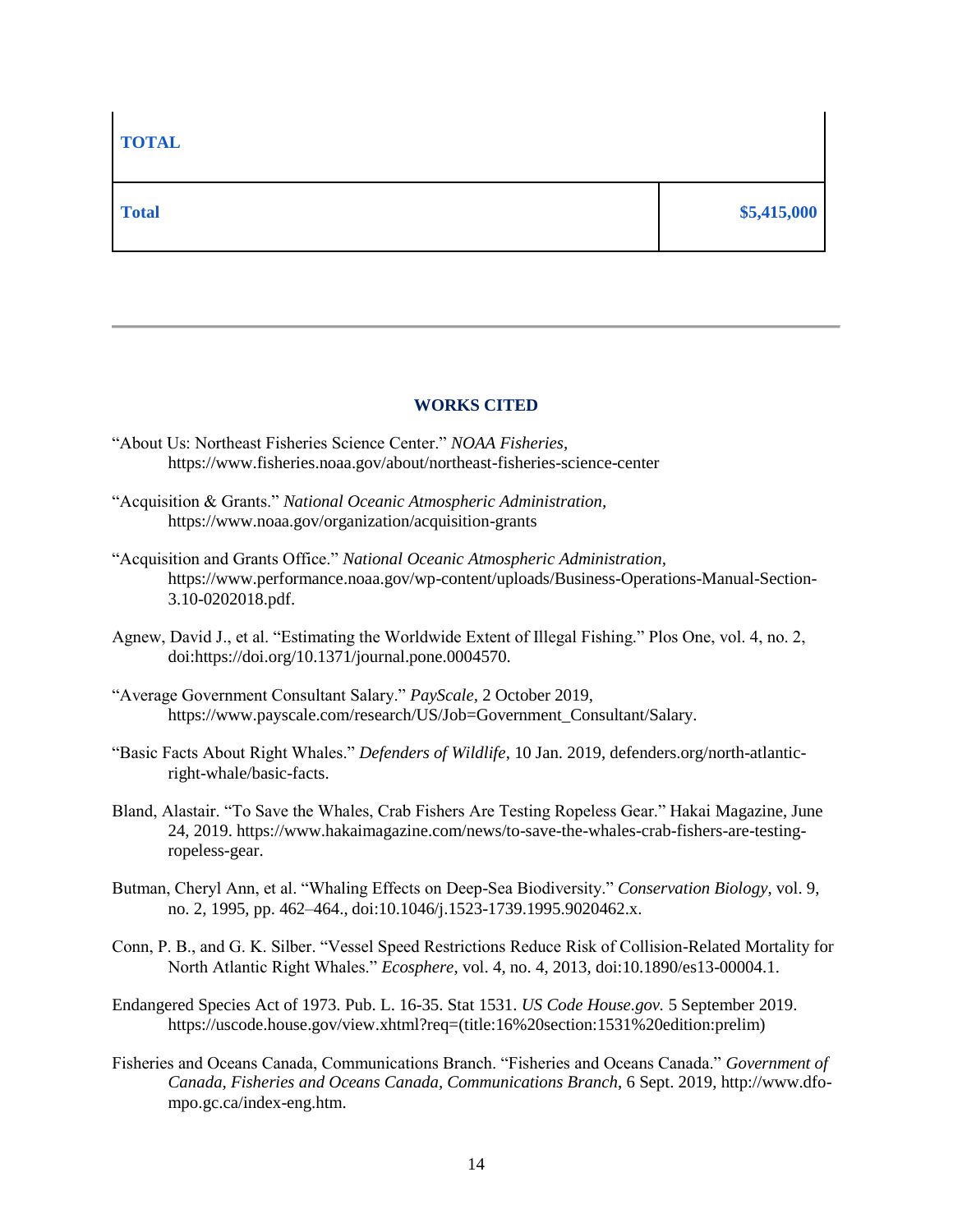Financial Assistance. NOAA, https://www.noaa.gov/organization/acquisition-grants/financial-assistance.

- Frasier, T. R., et al. "Patterns of Male Reproductive Success in a Highly Promiscuous Whale Species: The Endangered North Atlantic Right Whale." Molecular Ecology, vol. 16, no. 24, pp. 5277–5293., 2007, doi:10.1111/j.1365-294x.2007.03570.x.
- Fujiwara, Masami, and Hal Caswell. "Demography of the Endangered North Atlantic Right Whale." Nature, vol. 414, no. 6863, 2001, pp. 537–541., doi:10.1038/35107054.
- "FY2018 Financial Assistance." NOAA, https://www.noaa.gov/organization/acquisitiongrants/news/fy2018-financial-assistance.
- "GRANTS.GOV." *Grants.gov,* https://www.grants.gov/web/grants/home.html.
- "Greater Atlantic Regional Fisheries Office." *NOAA*, https://www.fisheries.noaa.gov/about/greateratlantic-regional-fisheries-office.
- "Greater Atlantic Regional Fisheries Office Staff Directory." *NOAA*, https://www.fisheries.noaa.gov/staff-directory/greater-atlantic-regional-fisheries-office-staffdirectory.
- Hoop, Julie M. van der, et al. "Vessel Strikes to Large Whales Before and After the 2008 Ship Strike Rule." Conservation Letters, vol. 8, no. 1, 2015, pp. 24–32. Wiley Online Library, doi:10.1111/conl.12105.
- "H.R.1568 116th Congress (2019-2020): SAVE Right Whales Act." *Congress.gov*, 116th Congress, 1 October 2019, www.congress.gov/bill/116th-congress/house-bill/1568/text.
- Hammerschlag, Neil, et al. "Ecosystem Function and Services of Aquatic Predators in the Anthropocene." *Trends in Ecology & Evolution*, vol. 34, no. 4, 2019, pp. 369–383., doi:10.1016/j.tree.2019.01.005
- Johnson, Amanda, et al. "Fishing Gear Involved In Entanglements Of Right And Humpback Whales." Marine Mammal Science, vol. 21, no. 4, 2005, pp. 635–645., doi:10.1111/j.17487692.2005.tb01256.x.
- Keller, Cherie A., et al. "North Atlantic Right Whale Distribution In Relation To Sea-Surface Temperature In The Southeastern United States Calving Grounds." *Marine Mammal Science*, vol. 22, no. 2, 2006, pp. 426–445., doi:10.1111/j.1748-7692.2006.00033.x.
- Kraus, Scott, et al. "North Atlantic Right Whales in Crisis." Ecology, vol. 309, no. 5734, 22 July 2005, pp. 561–562., doi:10.1126/science.1111200.
- Laist, David W., et al. "Collisions Between Ships And Whales." *Marine Mammal Science*, vol. 17, no. 1, 2001, pp. 35–75., doi:10.1111/j.1748-7692.2001.tb00980.x.
- Marine Mammal Protection Act of 1972. Pub. L. 16-1361. *US Code House.gov.* 5 September 2019. https://uscode.house.gov/view.xhtml?req=(title:16%20section:1361%20edition:prelim)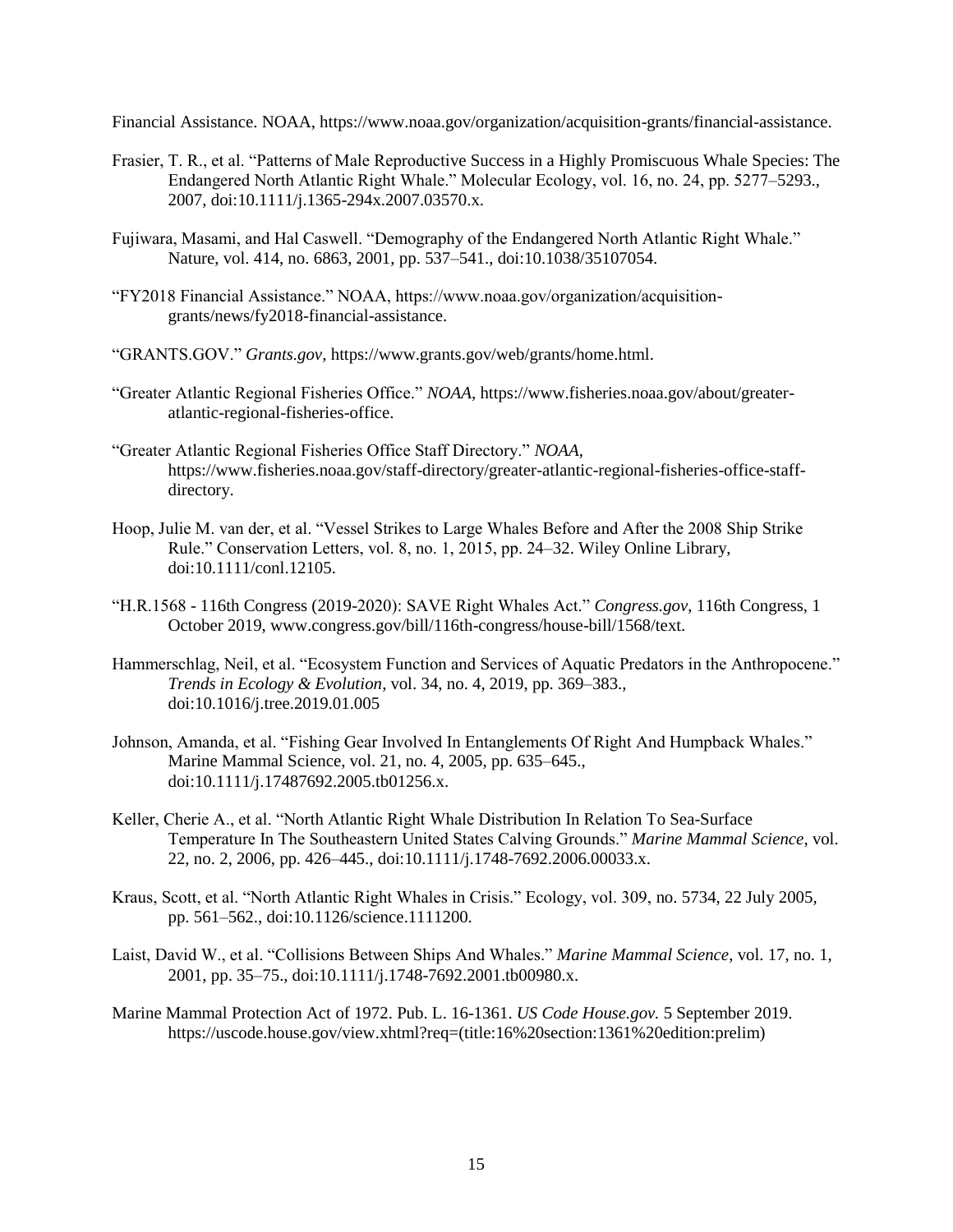- Mayo, Charles A., and Marilyn K. Marx. "Surface Foraging Behaviour of the North Atlantic Right Whale, Eubalaena Glacialis, and Associated Zooplankton Characteristics." *Canadian Journal of Zoology*, vol. 68, no. 10, 1990, pp. 2214–2220., doi:10.1139/z90-308.
- Meyer-Gutbrod, Erin L., and Charles H. Greene. "Uncertain Recovery of the North Atlantic Right Whale in a Changing Ocean." Global Change Biology, vol. 24, no. 1, 2017, pp. 455–464., doi:10.1111/gcb.13929.
- Moulton, Seth. *Text - H.R.1568 - 116th Congress (2019-2020): SAVE Right Whales Act*. 1 May 2019, https://www.congress.gov/bill/116th-congress/house-bill/1568/text.
- Mullen, Kaitlyn A., et al. "Has designating and protecting critical habitat had an impact on endangered North Atlantic right whale ship strike mortality?" *Marine Policy*, Vol. 42, Nov. 2013, Pgs. 293- 304[,](https://doi-org.ezproxy.cul.columbia.edu/10.1016/j.marpol.2013.03.021) https://doi.org/10.1016/j.marpol.2013.03.021.
- Myers, Hannah J., et al. "Ropeless fishing to prevent large whale entanglements: Ropeless Consortium report." *Marine Policy*, Vol. 107, Sept. 2019, https://doi.org/10.1016/j.marpol.2019.103587.
- NOAA. "National Oceanic and Atmospheric Administration Acquisition and Grants Office Directory." 3 June 2019, https://www.ago.noaa.gov/docs/ago\_staff\_directory\_by\_division.pdf
- NOAA. "2017-2019 North Atlantic Right Whale Unusual Mortality Event." NOAA, 26 Nov. 2019, https://www.fisheries.noaa.gov/national/marine-life-distress/2017-2019-north-atlantic-rightwhale-unusual-mortality-event.
- NOAA. "Arlene Simpson Porter." NOAA Acquisition and Grants Office, NOAA, 23 July 2012, https://www.ago.noaa.gov/bios/arlene\_simpson.html.

NOAA. *Budget Estimates: Fiscal Year 2020.* Washington D.C. https://www.corporateservices.noaa.gov/nbo/fy20\_bluebook/NOAA-FY20-Congressional-Justification.pdf

- NOAA. "North Atlantic Right Whale." *NOAA Fisheries*, National Oceanic and Atmospheric Administration, [www.fisheries.noaa.gov/species/north-atlantic-right-whale.](http://www.fisheries.noaa.gov/species/north-atlantic-right-whale)
- NOAA. "Office of Protected Resources." *NOAA*, https://www.fisheries.noaa.gov/about/office-protectedresources.
- "NOAA Acquisition and Grants Office Directory." *NOAA*, [https://www.ago.noaa.gov/docs/ago\\_staff\\_directory\\_by\\_division.pdf](https://www.ago.noaa.gov/docs/ago_staff_directory_by_division.pdf).
- "North Atlantic Right Whale Population 1990-2017." *Anderson Cabot Center For Ocean Life*, https://www.andersoncabotcenterforoceanlife.org/blog/2018-right-whale-report-card/.
- "North Atlantic Right Whale." *WWF*, http://wwf.panda.org/knowledge\_hub/endangered\_species/cetaceans/about/right\_whales/north\_atl antic\_right\_whale/.
- "OPM Salary Table." *Office of Personnel Management*, 2 October 2019, https://www.opm.gov/policydata-oversight/pay-leave/salaries-wages/salary-tables/pdf/2019/GS.pdf.